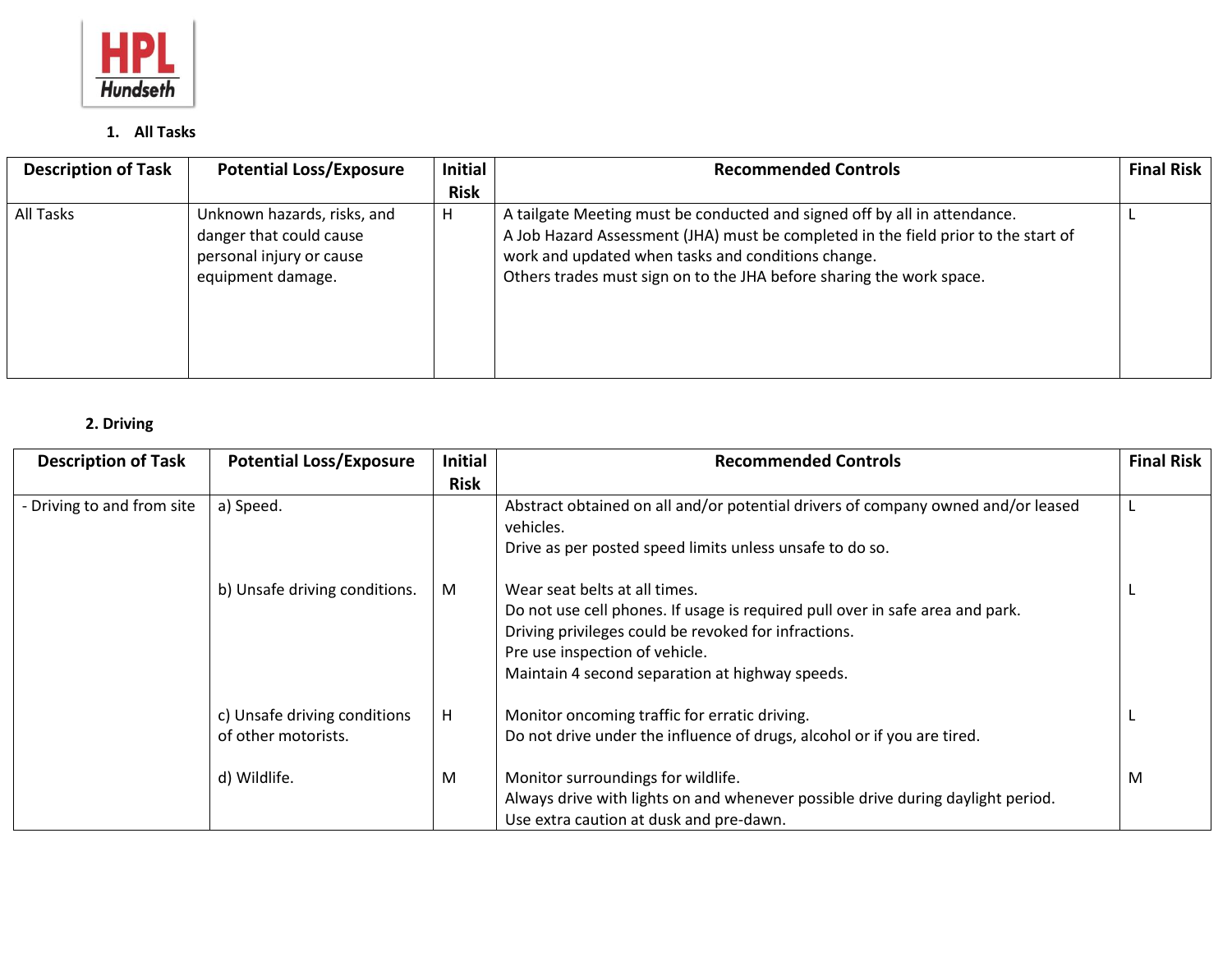

## **3. Hydro Vac**

| <b>Description of Task</b> | <b>Potential Loss/Exposure</b>                                 | <b>Initial</b><br><b>Risk</b> | <b>Recommended Controls</b>                                                                                                                                                                                                                                                                                                                                                                                                                                                    | <b>Final Risk</b> |
|----------------------------|----------------------------------------------------------------|-------------------------------|--------------------------------------------------------------------------------------------------------------------------------------------------------------------------------------------------------------------------------------------------------------------------------------------------------------------------------------------------------------------------------------------------------------------------------------------------------------------------------|-------------------|
| <b>Hydro Vac Operation</b> | a) Incompetent Operator                                        | H                             | Operator to be trained, certified and competent of all operations of the hydrovac.<br>Pre use inspection to be completed and documented.<br>Competent operator to check all hoses and fittings prior to commencing work.<br>Defective equipment must be removed from service immediately and replaced.<br>Constant monitoring of temperature and pressure to ensure these limits are not<br>exceeded.                                                                          | L                 |
|                            | Personal injury/Flying<br>b)<br>Debris/ High Pressure<br>Water | H                             | Proper PPE for all tasks at hand.<br>Eye protection is mandatory. Rain gear and rubber gloves should be worn at all times.<br>Always check surroundings areas before starting operations.<br>Direct stream of water away from personnel in the area.<br>A maintenance check shall be performed prior to starting the hydro vac. The high<br>pressure ball valve on the wand and the water hose must be checked for capacity and<br>any deformities prior to work taking place. |                   |
|                            | Electrocution<br>C)                                            | H                             | Grounding mats and high voltage gloves to be used at all times for locating electrical<br>lines.<br>Direct pressure wand in circular, sweeping motion across cables. Water temperature is<br>limited to 38 C degrees (100 F).<br>A maximum water pressure of 1500 psi is used to expose cables.<br>De-energize underground electrical cables whenever possible before exposing. When<br>de-energizing is not possible then a Stand-off Permit should be requested              |                   |
|                            | Damage to buried<br>d)<br>facilities                           | M                             | Normal operating pressure of the rotating nozzle wand is not to exceed 1500 psi.<br>Never hold the wand directly on the facility being exposed. Exposure should be done<br>washing either side of the facility, directing the flow away from the facility.<br>The wand shall never be used as a pry bar to dislodge any foreign material in the<br>excavation.                                                                                                                 |                   |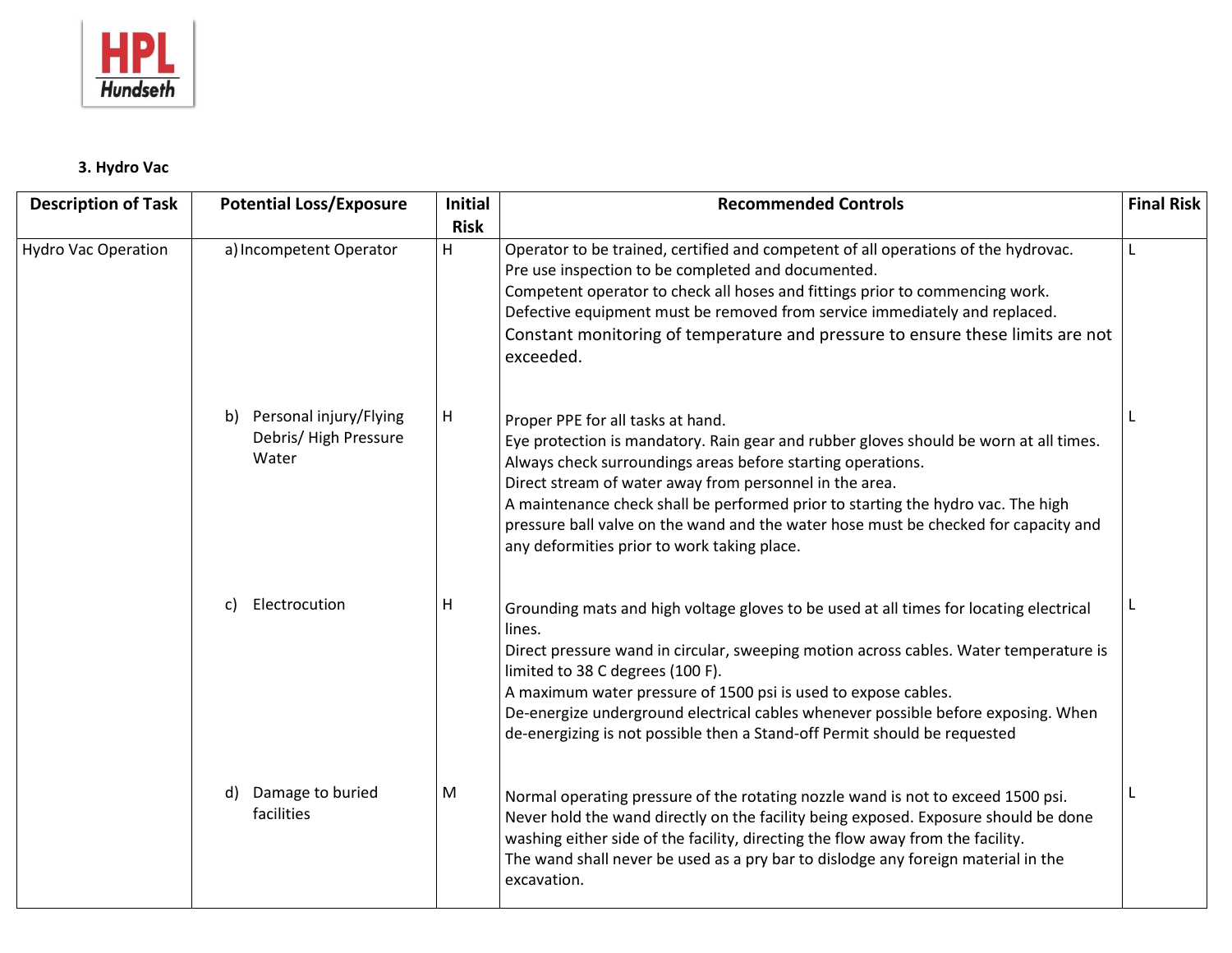

| Falling into excavation<br>e) | M | Always ensure safe footing in the area surrounding the excavation.<br>Upon completion of the excavation, barricade and mark with appropriate signage. |  |
|-------------------------------|---|-------------------------------------------------------------------------------------------------------------------------------------------------------|--|
| Excessive noise               | M | Hydrovac's operate in the excess of 85 DBA hearing protection must be worn at all<br>times.                                                           |  |

## **4. Loading /Unloading Equipment**

| <b>Description of Task</b> | <b>Potential Loss/Exposure</b>     | <b>Initial</b> | <b>Recommended Controls</b>                                                                                        | <b>Final Risk</b> |
|----------------------------|------------------------------------|----------------|--------------------------------------------------------------------------------------------------------------------|-------------------|
|                            |                                    | <b>Risk</b>    |                                                                                                                    |                   |
| <b>Accessing trailers</b>  | a) Inadequate Access/Egress        | M              | - Utilize stairs or ramps for main access & egress                                                                 |                   |
|                            | b) Slips & falls                   | M              | - Trailers must not be jumped from, accessed from the front, back or sides<br>without the proper stairs or ladder. |                   |
|                            |                                    |                | - Step ladders must be on stable ground or tied off and must have three rungs<br>above the dismount point.         |                   |
|                            |                                    |                | - Access or egress points are clear of obstruction and debris                                                      |                   |
|                            | c) Inadequate securement of        | H              | - Trailer is clean and free of debris                                                                              |                   |
|                            | equipment                          |                | - Equipment is chained or strapped onto proper attachment points                                                   |                   |
|                            |                                    |                | - Equipment is shut off and brakes applied.                                                                        |                   |
|                            |                                    |                | - Blade, bucket or trencher is lowered onto trailer deck                                                           |                   |
|                            |                                    |                | - Glass fronts have protective covers over them and secured in place                                               |                   |
| Pre Trip Inspection        | a) Hood dropping                   | M              | - Proper securement of hood. Windy conditions.                                                                     |                   |
|                            |                                    |                | - Hood props, shocks in good condition.                                                                            |                   |
|                            | b) Access and Egress of<br>vehicle | M              | - 3 points of contact while entering and exiting.                                                                  |                   |
|                            | c) Circle check                    | M              | - Visual check of tires and fluids                                                                                 |                   |
|                            |                                    |                | - All windows have clear visibility                                                                                |                   |
|                            |                                    |                | - All lights are functional.                                                                                       |                   |
|                            |                                    |                | - All hydraulic hoses are inspected.                                                                               |                   |
|                            |                                    |                | - Proper warm up time.(Winter)                                                                                     |                   |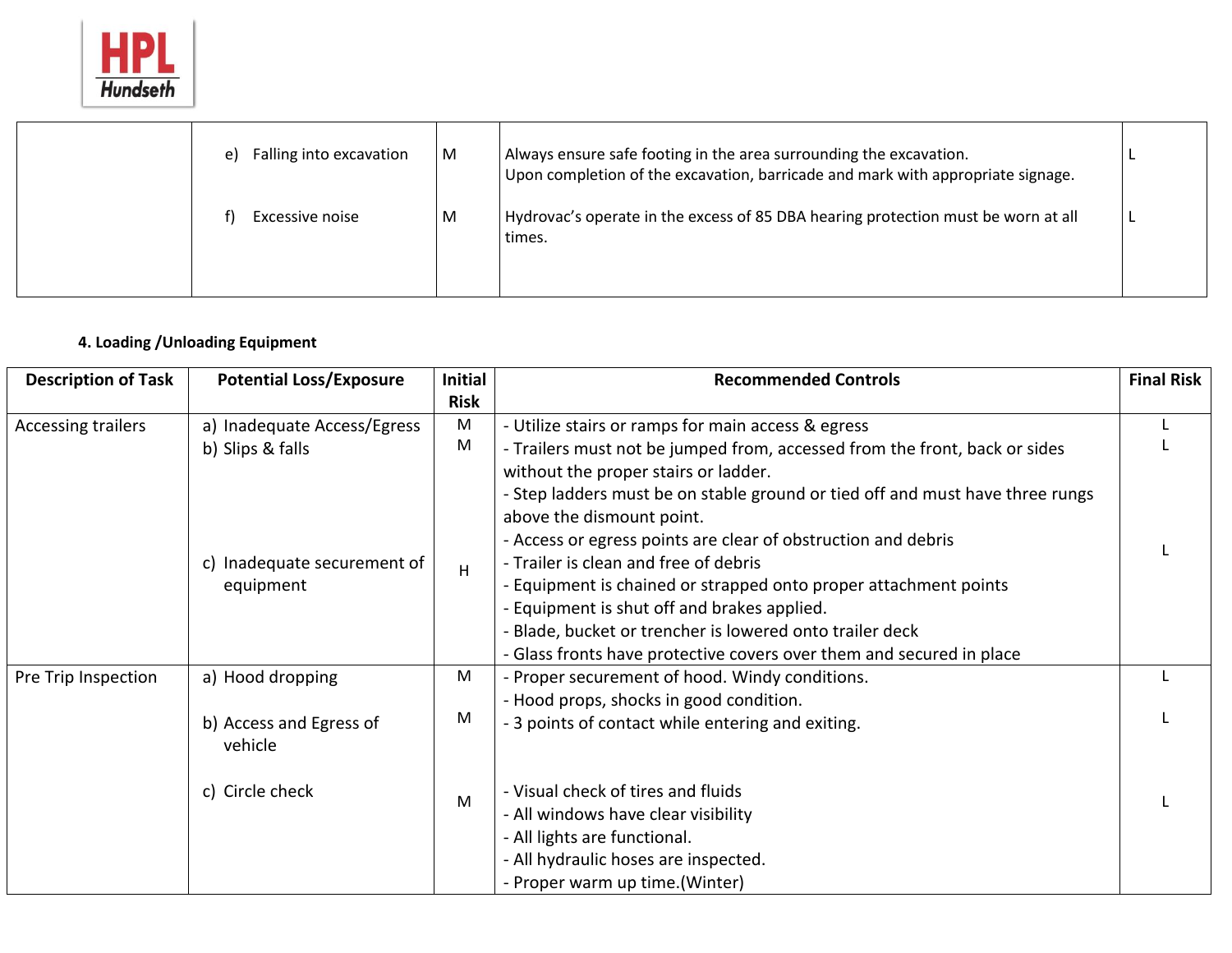

| <b>Removing Equipment</b><br><b>Binders</b>                 | a) Stored energy in load binder                | H | - Ensure all load binders are undone using the proper techniques.<br>- Don't put body in line where binder handles can contact.<br>- Have proper foot placement. Avoid doing from trailer deck if possible.<br>- Secure straps in a way to avoid tripping hazards.                                                                                                                                     |  |
|-------------------------------------------------------------|------------------------------------------------|---|--------------------------------------------------------------------------------------------------------------------------------------------------------------------------------------------------------------------------------------------------------------------------------------------------------------------------------------------------------------------------------------------------------|--|
| <b>Operating Equipment</b>                                  | b) Incompetent Operator                        | H | Operator to be trained, certified and competent of all operations of the equipment.<br>Pre use inspection to be completed and documented.<br>Competent operator to check all hoses and fittings prior to commencing work.<br>Defective equipment must be removed from service immediately and replaced.<br>Constant monitoring of temperature and pressure to ensure these limits are not<br>exceeded. |  |
|                                                             | a)Tipping of equipment                         | H | - Level, stable ground<br>- Angle of loading/unloading not too steep<br>- Trailer is stable                                                                                                                                                                                                                                                                                                            |  |
| Spotting & Backing up<br><b>Truck Trailers &amp; Mobile</b> | a)Spotter not visible to<br>equipment operator | H | - Visual contact maintained with spotter at all times. If visual contact can't be<br>maintained STOP immediately.                                                                                                                                                                                                                                                                                      |  |
| Equipment                                                   | b)Poor communication                           | H | - Horn is honked twice before backing up<br>- Spotter & driver shall have predetermined hand signals prior to moving equipment or<br>truck trailers<br>- Use radios where 100% visibility cannot be maintained<br>- No one standing directly behind vehicle or equipment when backing up                                                                                                               |  |
|                                                             | b) Congested areas                             | M | - Avoid as much as possible pulling into areas where backing up is required<br>- Moved other equipment , vehicles as needed to load equipment                                                                                                                                                                                                                                                          |  |
| Securement of extra<br>pieces related to<br>equipment being | a) Adequate tie down points                    | M | - Enough tie down straps to secure equipment<br>- Tie down points are in good condition<br>- Straps have adequate contact.                                                                                                                                                                                                                                                                             |  |
| moved                                                       | b) Enough area for equipment                   | H | - Extra equipment pieces must not overhang sides, front or back                                                                                                                                                                                                                                                                                                                                        |  |